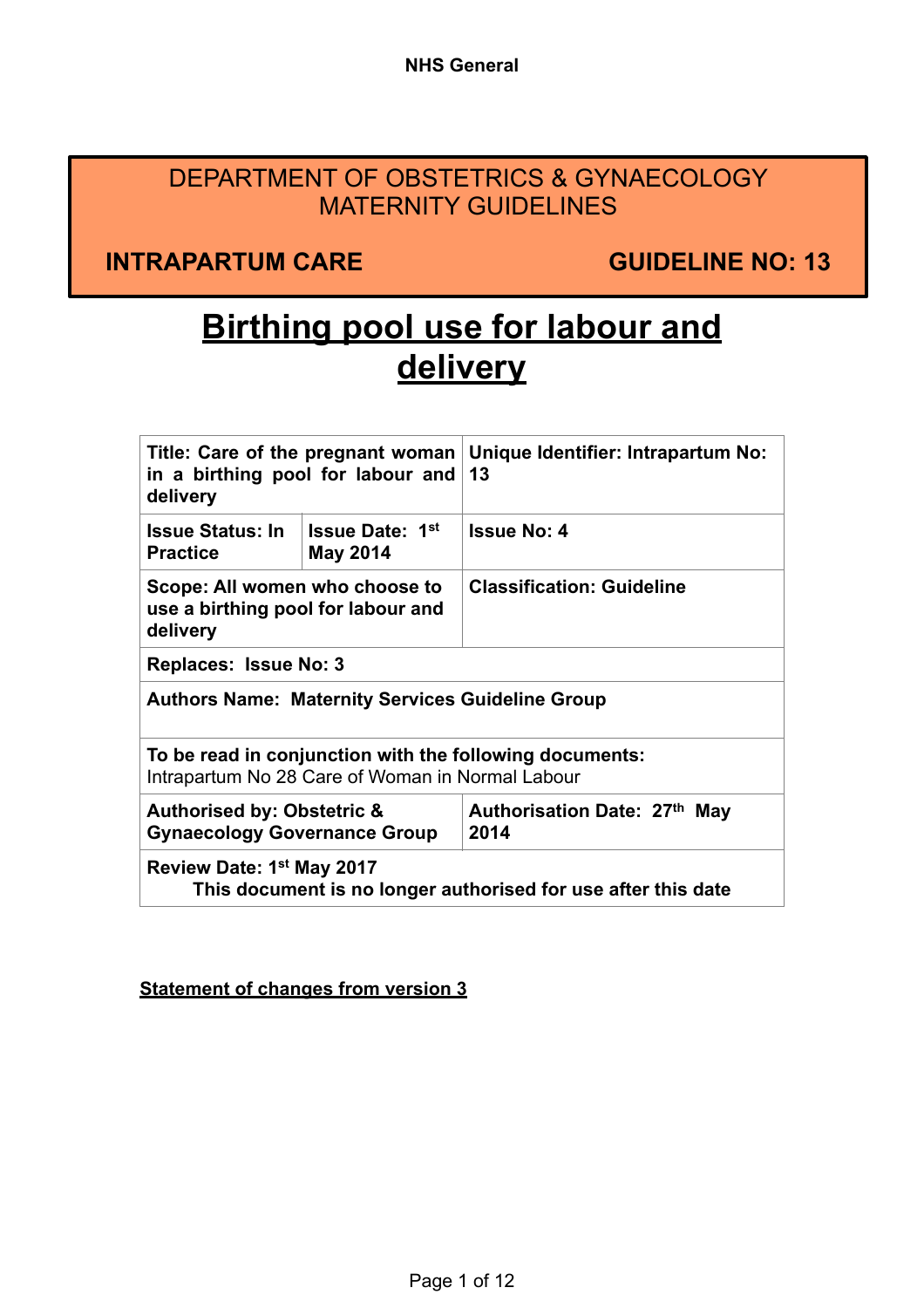| Para           | <b>Contents Page</b>                               | Page<br>No     |
|----------------|----------------------------------------------------|----------------|
| 1              | Aim/Principle                                      | 3              |
| $\overline{2}$ | Methodology                                        | 3              |
| 3              | Process/Procedure                                  | $3 - 8$        |
|                | 3.1 Inclusion Criteria                             | 3              |
|                | 3.2 Exclusion Criteria                             | $\overline{4}$ |
|                | 3.3 Preparation of Birthing pool and Delivery Room | $4 - 5$        |
|                | 3.4 Preparation of Woman                           | 5              |
|                | Management of First Stage of Labour<br>5.          | $5 - 6$        |
|                | 3.6 Management of Second Stage of Labour           | $6 - 7$        |
|                | 3.7 Management of Third Stage of Labour            | $\overline{7}$ |
|                | Labour and Birth Complications in the Bath<br>8.   | $7 - 8$        |
|                | 9. Water birth in the community                    | 8              |
| $\overline{4}$ | When to abandon a waterbirth                       | 8              |
| 5              | Training                                           | 8              |
| 6              | Monitoring & Audit                                 | $8 - 9$        |
| $\overline{7}$ | References / Acknowledgements                      | 9              |
| Appendix 1     | Evacuation of Woman from pool with No Hoist        | 10             |
| Appendix 2     | Water birth observation chart                      | 11             |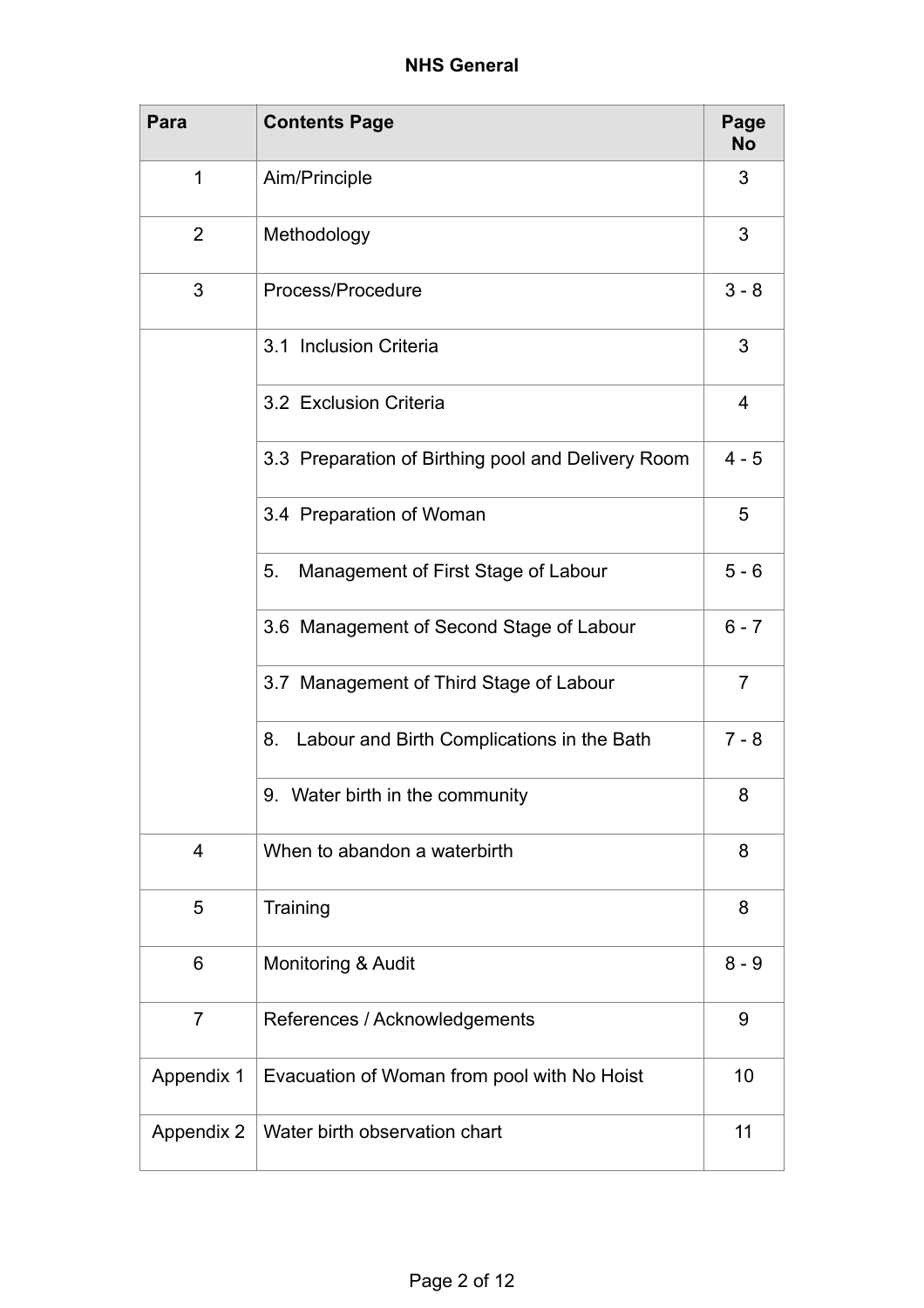# **1. AIM/PRINCIPLE:**

To provide a framework of clinical care to ensure best practice in caring for women who choose to have a water birth. To maintain optimum safety for the mother and baby who use the birthing pool for labour and delivery.

# **2. METHODOLOGY:**

This guideline has been reviewed and updated using all documents in the references.

# **3. PROCESS/PROCEDURE:**

All healthy women with uncomplicated pregnancies should have the option of water as pain relief and be able to proceed to a water birth if they wish.

Women should be given information in advance of labour to enable them to make an informed choice regarding labour in the birthing pool and water birth.

They should be advised that the final decision to proceed with delivery in the birthing pool will be made following undertaking of a risk assessment in labour.

Women should be advised that there is no increased risk to babies being admitted to SCBU following water birth.

# **3.1 Inclusion Criteria**

For labour in water/use of birthing pool may include;

- Women's informed choice<br>• Normal term pregnancy i.e
- Normal term pregnancy i.e. between 37 42 weeks gestation
- Singleton foetus with cephalic presentation
- Assessed as low risk following initial assessment on admission to Delivery Suite using Delivery Suite proforma or following risk assessment of home environment if planned home birth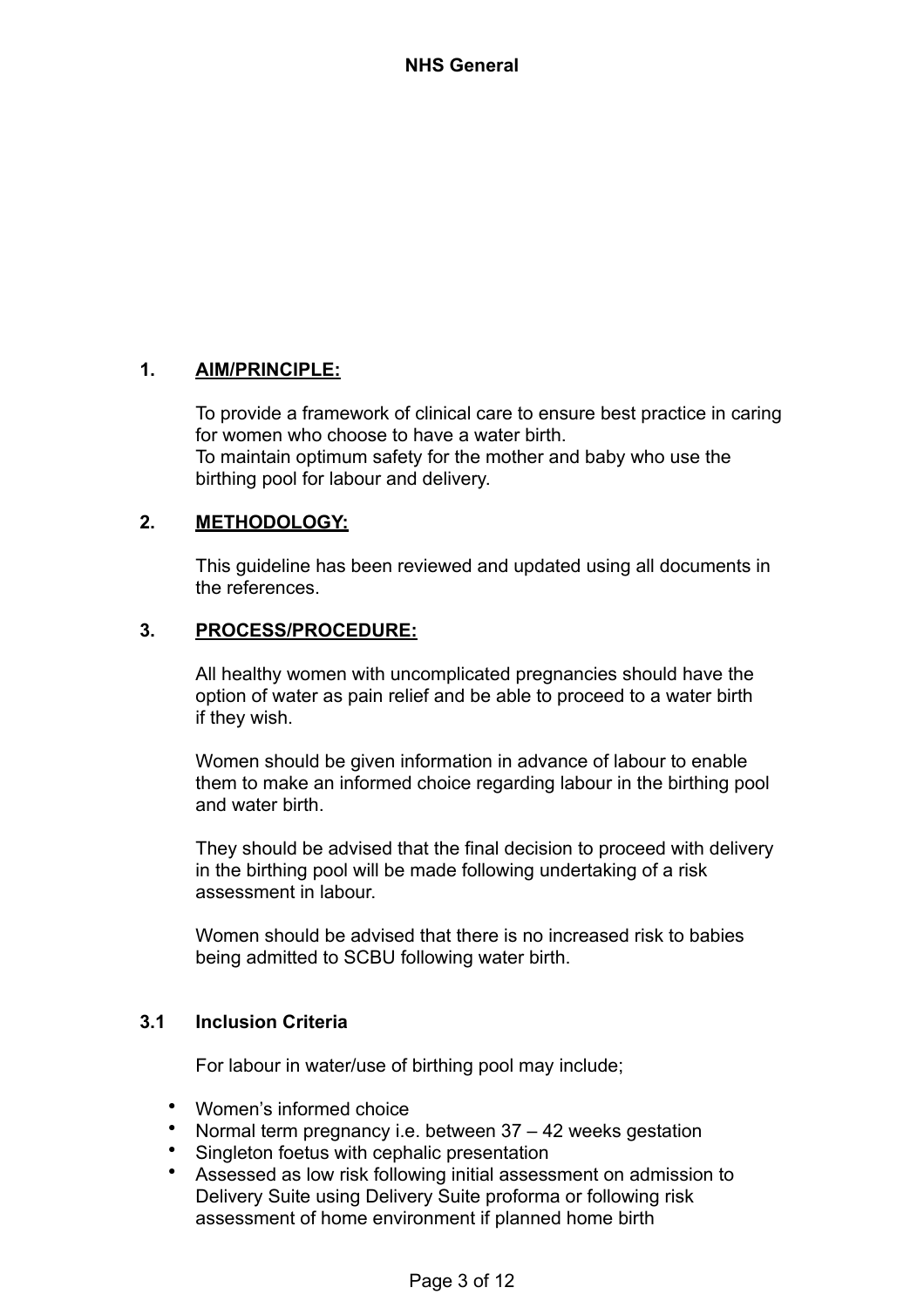# **2. Exclusion Criteria**

- BMI >35 at booking
- Maternal pyrexia
- History of recent significant infection being treated with antibiotics, or with a white cell count of 20 per dL or more at latest blood test. Any queries should be referred to the Microbiologist on call.
- Women who have tested positive for HIV or hepatitis B or C
- Meconium stained liquor
- Rupture of membranes > 24 hours
- Known or suspected IUGR
- Induction of labour for reason other than post term
- Antepartum haemorrhage (unless minor due to cervical erosion)
- Previous Caesarean section
- Previous shoulder dystocia
- Multiple pregnancy
- **Malpresentation**
- Grand multiparity (Para 5 and above)
- Previous PPH
- Intravenous infusion
- **Epilepsy**
- Skin conditions
	- o infected wounds, cold sores, shingles, chicken pox
- Administration of opiates within the previous 2 hours

Women with a history of the following infections during this pregnancy should be excluded from using the pool

- Known carrier of group B streptococcus group A&G streptococcal infections
- Pseudomonas aeruginosa E coli 0157, salmonella, campylobacter, intestinal worms, gardia or cryptosporidia.

# **3. Preparation of Birthing Pool and Delivery Room**

#### **CLEANING AND DISINFECTING**

#### **Prior to a woman entering the pool**.

Before filling the pool for use wipe surface with Difficile-s 1.400 and rinse with clean running water or use the shower head if available. Always make sure that the taps are run for 2 minutes prior to filling to flush the water pipes.

The water depth should be approximately at the level of the woman's xiphisternum (additive free).

Ensure all equipment is available

- Water thermometer
- Sieve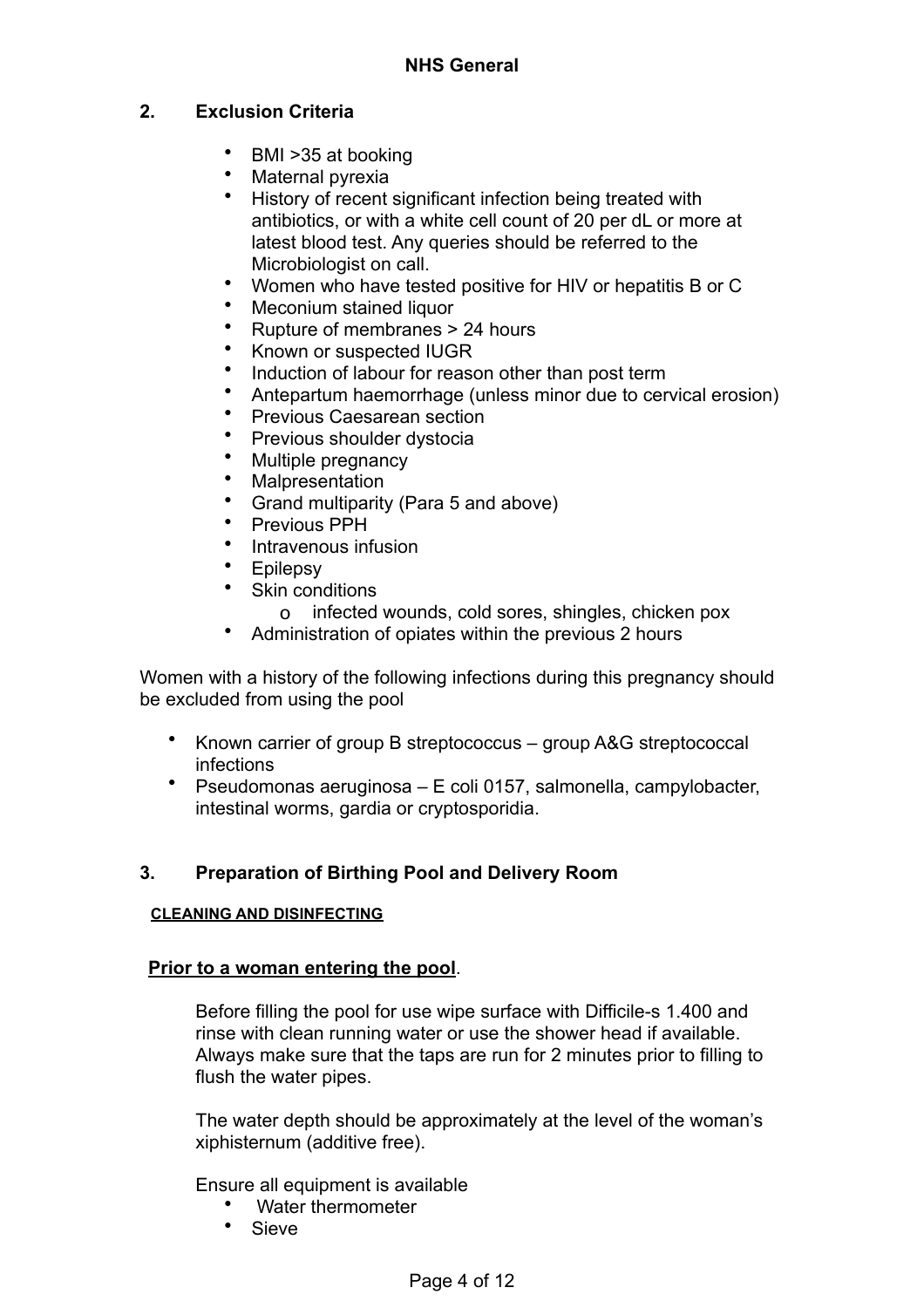- Gauntlets
- Hand held Aquanatal Sonicaid
- Entonox
- Warm towels for mother and baby

(NB, the sieve and water thermometer must be rinsed thoroughly after use and steeped in Difficil-s for 5minutes)

The ambient room temperature should be comfortable for the woman and maintained at 21c – 22c checked and recorded hourly (Appendix 1).

Following a delivery in the pool, rinse with clean running water or use a shower head if available to remove the debris, then the pool **MUST** be cleaned with 1 in 400 Difficile-s cleansing solution using a disposable cloth to wash all pool surface areas.

# **(NB: DO NOT SUBMERGE THE SHOWER HEAD INTO THE POOL WATER WHEN IT IS OCCUPIED FOR CROSS INFECTION PURPOSES)**

The drainage outlet should be paid particular attention and cleaned with a disposable cloth and bristle brush, after cleaning make sure the drainage outlet is closed, and keep closed when the pool is not in use.

ALLOW THE POOL TO **AIR DRY.**

**Record the details of cleaning (i.e. patient's unit number date and signature) on the pool room cleaning log.**

#### **Daily maintenance**

Run the taps for 2minutes daily to comply with Trust policy on Legionella control and wipe the pool surface with Difficile-s 1 in 400 cleansing solution. Allow to Air Dry.

# **3.4 Preparation of Woman**

All women who express an interest in the use of water should be given a patient information leaflet, including where appropriate a copy of the unit's guideline. This will include what steps will be taken in the event of an emergency (Appendix 1). They should be informed of the importance of leaving the pool if the midwife deems this necessary.

The woman should be asked to have shower before entering pool and any clothing to be worn in the pool must be clean.

# **3.5 Management of First Stage of Labour**

The woman may enter the pool when she feels ready, regardless of cervical dilation.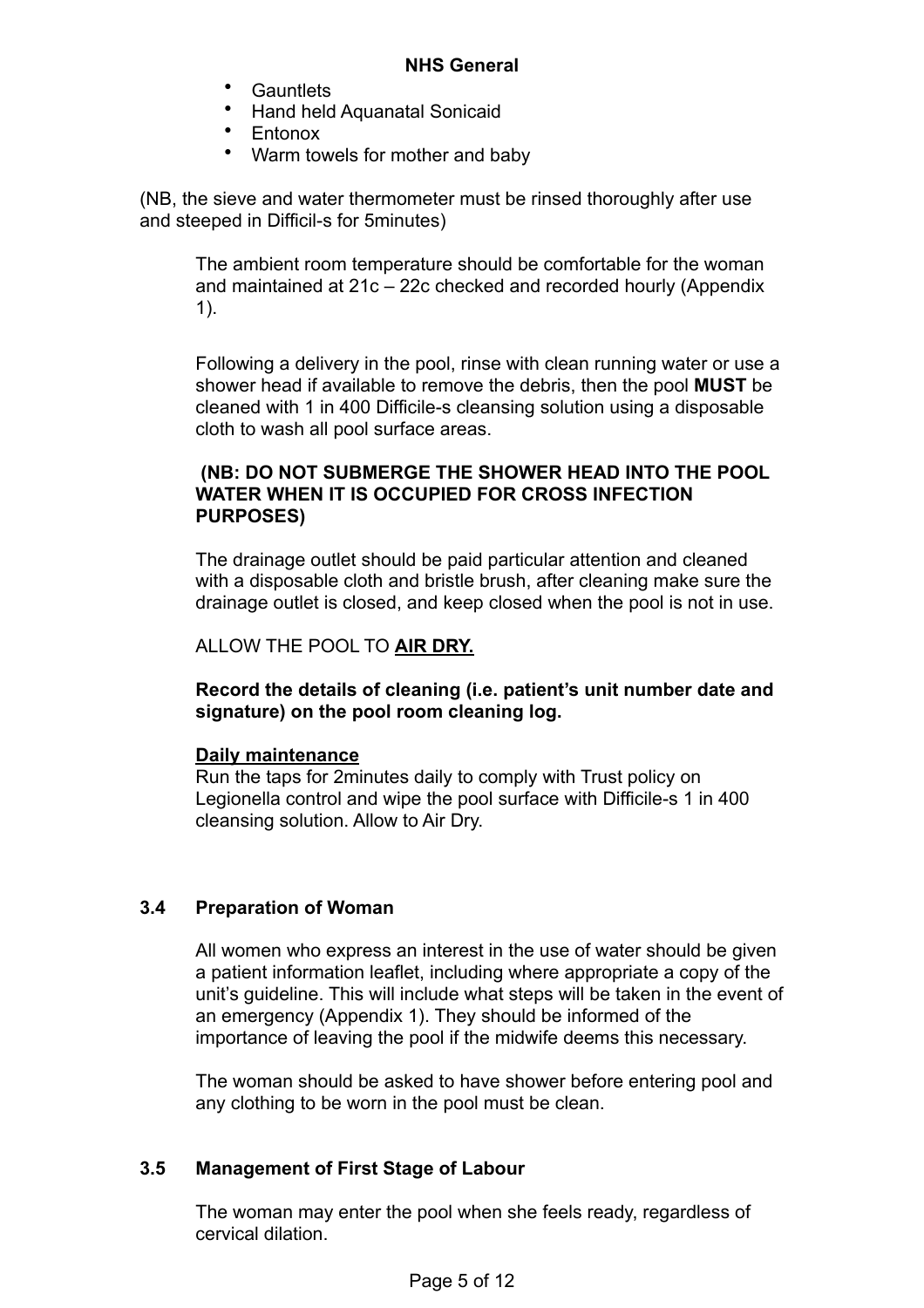#### **The midwife or her birth partner must remain in constant attendance whilst she is in the pool.**

Bowel preparation is optional.

The temperature of the water and the temperature of the woman and time she enters the pool should be documented (Appendix 2).

Thereafter, the water temperature should be monitored half hourly and recorded on the partogram maintaining the temperature at 35c- 37c degrees Centigrade (Appendix 2). The water temperature should not exceed 37 degrees centigrade during the first stage of labour.

Hourly monitoring of the maternal temperature should be recorded and the pool water cooled if her temperature rises 1 degree above the baseline.

The water should be kept as clean as possible, and the sieve should be used to remove any debris including maternal faeces, meconium and blood clots.

Other observations in labour to be documented as per Maternity Intrapartum No 28 Care of Women in Labour.

The fetal heart may be monitored out of the water or with an aquanatal sonicaid.

The woman should be encouraged to void in the toilet every two hours.

Vaginal examinations can be performed in or out of the water. Amniotomy is not contraindicated.

Entonox can be used.

If the woman chooses to have an opiate, 2 hours must have elapsed prior to her re-entering the pool

The woman should be encouraged to drink to prevent dehydration with an aim to give approx 1 litre of fluid per hour, or minimum 500mls.

#### **3.6 Management of Second Stage of Labour**

When signs that the woman is in second stage then discreet preparations for emergency evacuation from the pool should be made .e.g. bed raised to appropriate height, brake off with evacuation net in place.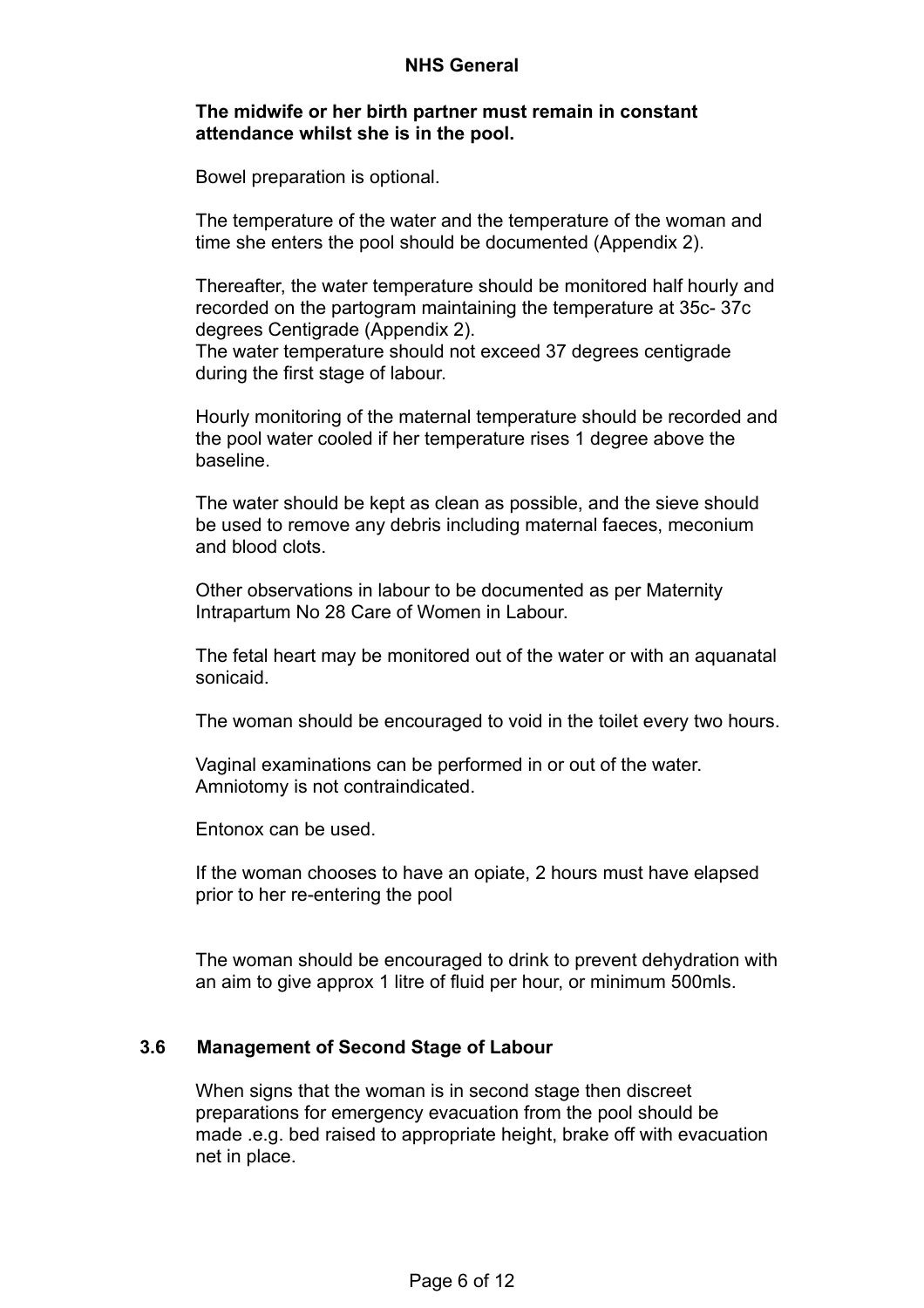Water temperature should be maintained between 36-37 degrees Centigrade and monitored every 15 minutes during the second stage of labour (Appendix 2).

If maternal temperature rises more than 1 degree centigrade above the baseline – water should be cooled, or the woman should be asked to leave the pool.

A second midwife must be in attendance when the delivery is imminent.

A 'hands off' approach must be adopted.

Traditional control of the head is unnecessary; immersion in water appears to facilitate slow crowning of the head, the baby should be born fully submerged and guided head first to the surface immediately. Skin to skin contact between mother and baby is to be facilitated ensuring baby's body remains submerged to maintain temperature.

If any manipulation is required the baby should be delivered out of the water (do not feel for cord or assist with the delivery of the head and/or shoulders in the water) then the woman should be raised out of the water, either onto the internal safety seat or into the standing position.

**If the fetal head is exposed to the air, the woman must remain out of the water until completion of the delivery to avoid the risk of premature gasping under water due to air stimulation.**

#### **3.7 Management of Third Stage of Labour**

Delayed cord clamping can be practiced.

Expectant management of the  $3<sup>rd</sup>$  stage is recommended and can be achieved whilst the woman remains in the pool. If active management is requested/offered the woman should be advised to leave the pool.

If the placenta has not delivered within 1 hour, Syntocinon 10 iu should be administered intramuscularly and controlled cord traction attempted following signs of separation out of the pool.

Blood loss cannot be estimated accurately, therefore should be classified as above or below 500mls.

Routine examination of the vagina and perineum should be carried out but any suturing should be delayed for 1 hour after delivery unless there are signs of bleeding.

Cord bloods to be taken within one hour of delivery as routine if mother is Rhesus Negative blood group.

#### **3.8 Labour/Birth Complications in the Bath**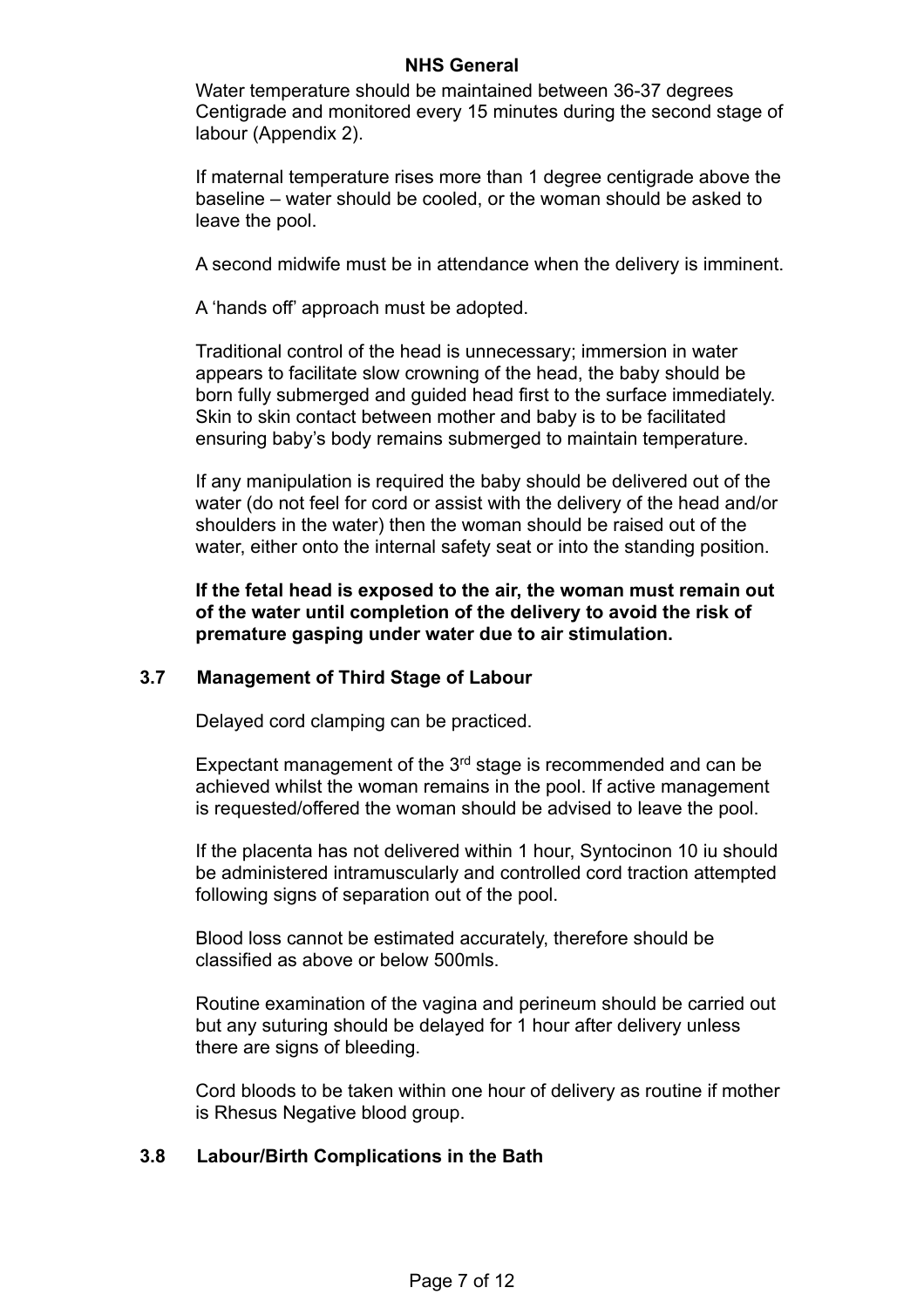If there is any deviation from normal observations of the woman and/or fetus, the woman must be asked to leave the water (e.g. Meconiumstained liquor, fetal bradycardia/tachycardia).

In the rare case of an emergency situation (e.g. Intrapartum haemorrhage, shoulder dystocia), ask the woman to stand up and assist her with leaving the bath.

If the woman becomes unconscious, emergency procedures must be enacted immediately and measures to remove the woman from the bath. (Appendix 1). In view of the evacuation process requiring a minimum of 3 people to remove the woman from the pool, the pool at Berwick is only accessible until 1800hrs where there are 3 colleagues present. After this time the woman will be asked to come out of the water in case emergency evacuation procedures are required.

As when caring for any woman in labour, the midwife/doctor is responsible for using her/his clinical judgement in responding appropriately to problems that may occur during any stage of labour, and for documenting her/his actions.

If the labour is not 'progressing', the woman may need to leave the water and mobilise, possibly eat and drink, to facilitate contractions.

#### **3.9 Water birth in the Community**

The woman and her family have the sole responsibly for filling, emptying and cleaning the birthing pool or the purchase of any equipment. The suitability of the pool within the home environment is entirely the responsibility of the woman and her family and this should be explained during any discussion regarding water birth at home.

#### **4. LABOUR AND/OR DELIVERY IN THE POOL SHOULD BE ABANDONED IF THERE IS EVIDENCE OF:**

- Maternal pyrexia
- Abnormal fetal heart rate
- Meconium stained liquor
- PV bleeding
- Prolonged labour
- Any manipulation required (e.g. nuchal cord)

#### **IF A WOMAN REFUSES TO LEAVE THE POOL**:

- Emphasise your concerns and the necessity to leave the pool
- Maintain detailed documentation
- Contact the supervisor of midwives on call

#### **TRAINING**: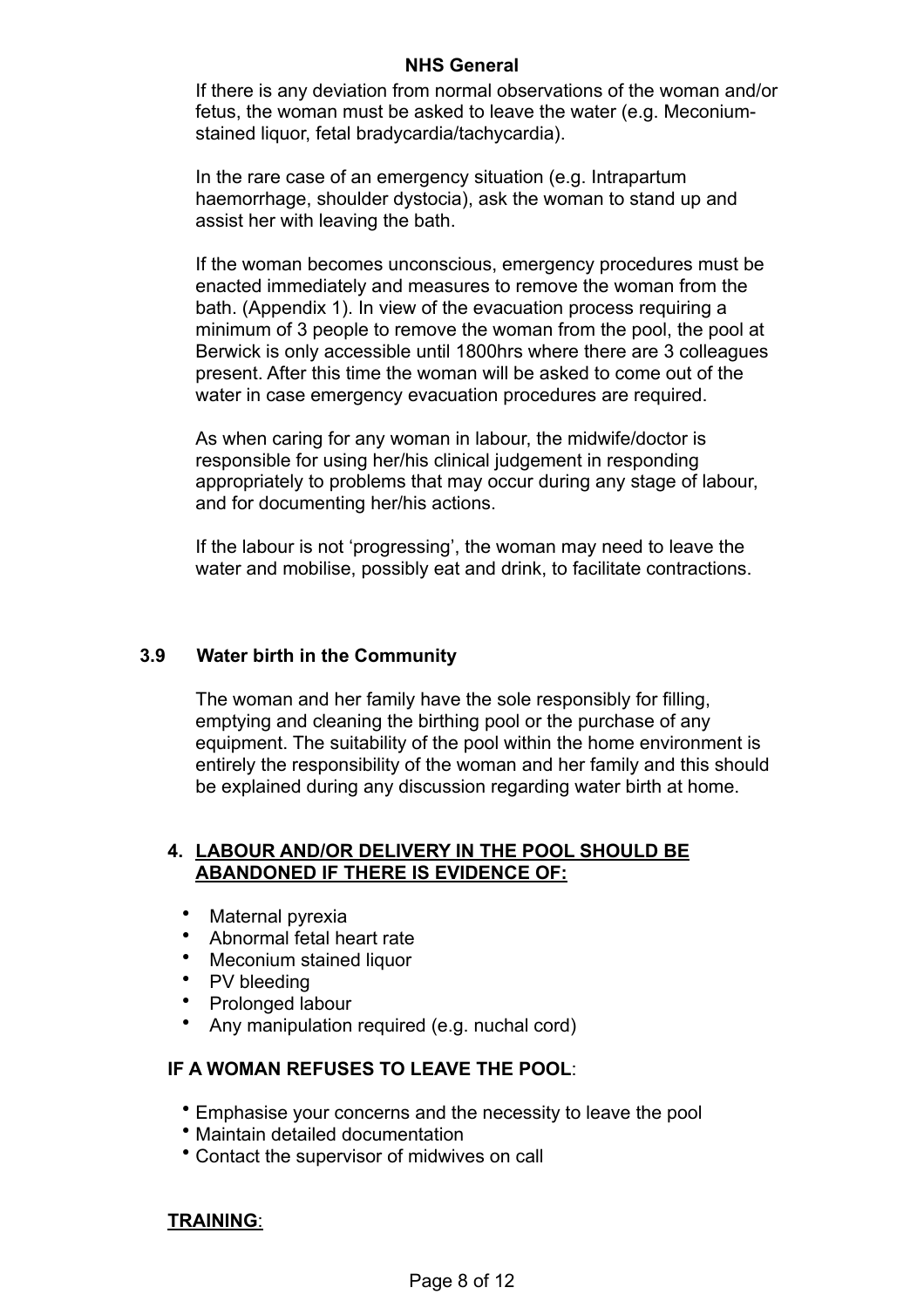Annual training updates to be undertaken by all midwives involved in labour and delivery in water including pool evacuation skill drill. Assisting women who choose to labour and/or give birth in water should be considered a core Midwifery competence and therefore appropriate education, training and supervision will be necessary.

 Training will consist of attendance at group teaching study session to include:

- Risk assessment and preparation of woman
- Preparation of pool and delivery room
- Management of 1<sup>st</sup> stage of labour
- Management of Delivery
- Management of 3<sup>rd</sup> stage
- Care following delivery
- Cleaning & disinfection of pool and equipment.
- Annual attendance at 'skill drills' training including emergency evacuation from the pool

# **MONITORING & AUDIT**

Audit of

- Maternal outcomes
- Fetal Outcomes
- User satisfaction

| Monitoring/audit<br>arrangements | <b>Methodology</b>                                 | <b>Reporting</b>                       |                                        |                  |
|----------------------------------|----------------------------------------------------|----------------------------------------|----------------------------------------|------------------|
|                                  |                                                    | <b>Source</b>                          | <b>Committee</b>                       | <b>Frequency</b> |
| Audit                            | Audit of all maternal notes<br>and neonatal notes. | Clinical<br>Governance<br>Co-ordinator | Obs &<br>Gynae<br>Governanc<br>e Group | Annual           |

#### **REFERENCES/ACKNOWLEDGEMENTS:**

*NICE. Intrapartum care: management and delivery of care to women in labour.*

*Clinical guideline no. 55. September 2007 [www.nice.org.uk](http://www.nice.org.uk)*

 *CLUETT ER, NICKODEM VC, McCANDLISH RE 2004 Immersion in Water in Pregnancy, Labour and Birth. The Cochrane Database of Systematic Reviews> Issue 1*

*RCOG/RCM: Joint Statement No 1 2006. Immersion in Water During Labour and Birth.*

*Johnson,P. Birth underwater – to breath or not to breath. Brithish journal of Obstetrics & Gynaecology (1996) 103 93):pp202-208*

*RCM, 2000: The Use of Water During Birth: Position Statement.*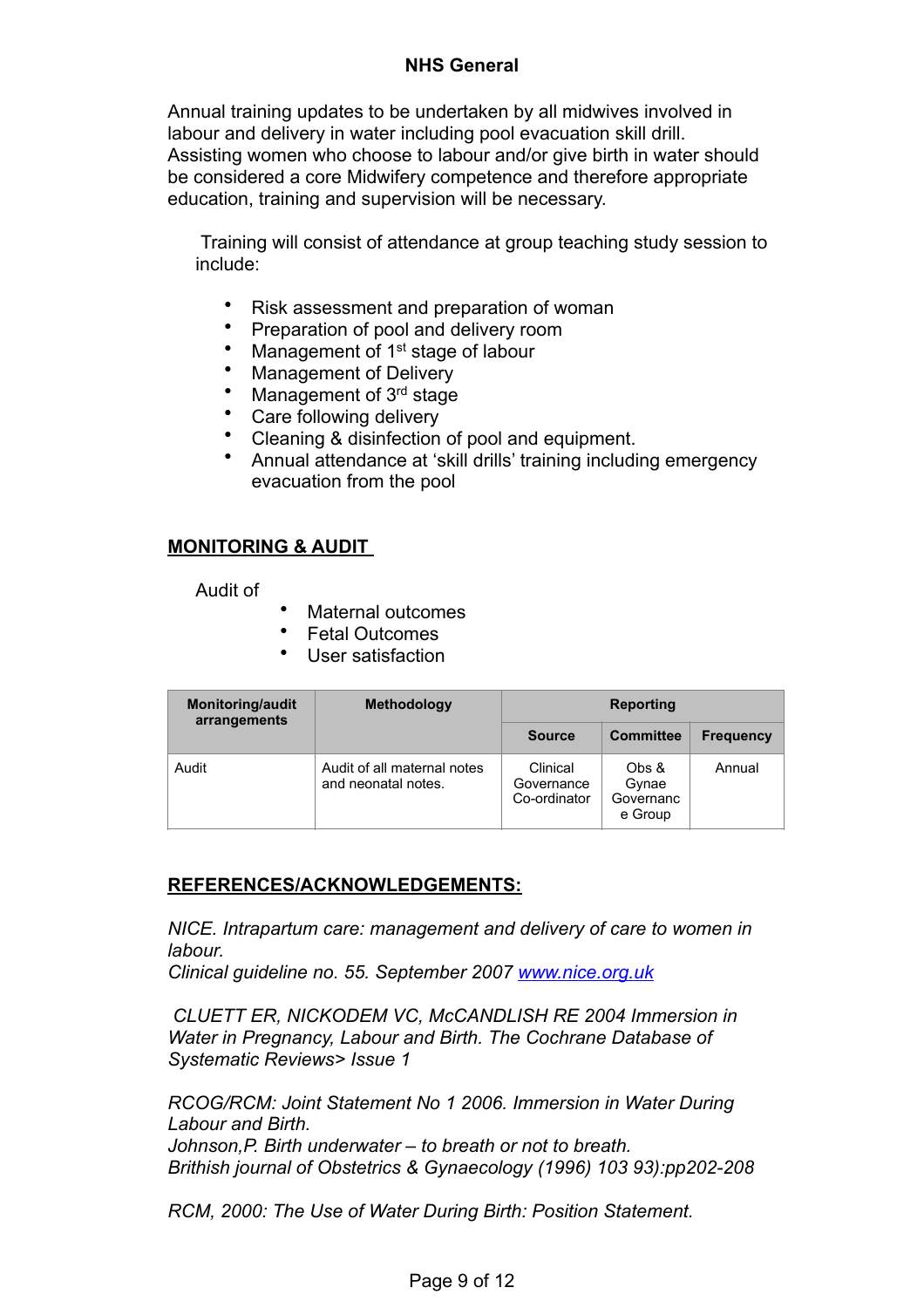**AUTHORISED BY:**

…………………………………. …………………………………….

Merichan

**Clinical Director General Manager / Head of Midwifery**

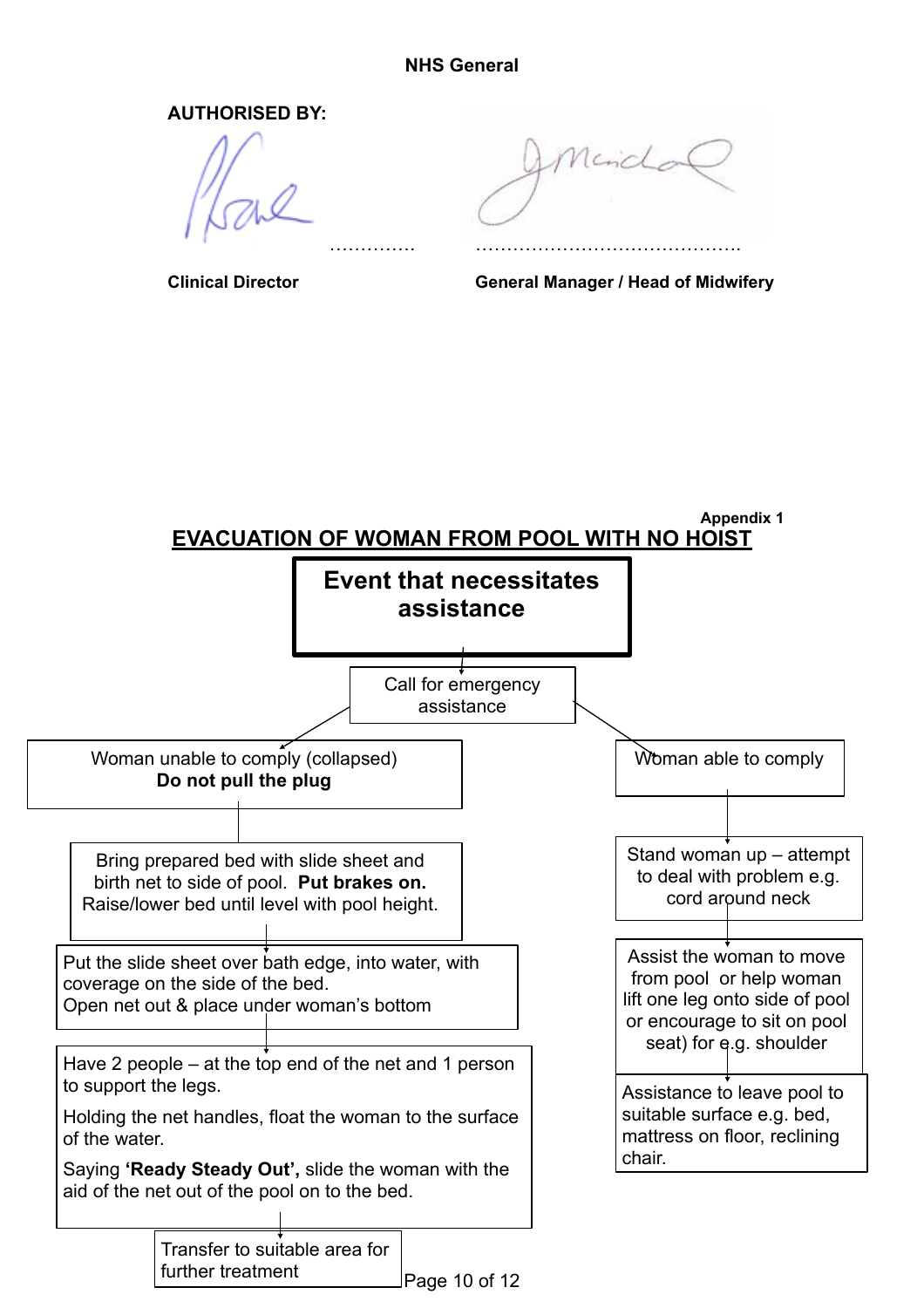### *NB. WHERE A WOMAN IS UNABLE TO COMPLY ENSURE THAT THE WATER IS LEFT IN SITU TO AID BUOYANCY & ASSIST EVACUATION*

**i.e. Don't take out the plug until the woman is safely out of the pool Observe the principles of Manual Handling throughout evacuation.**

# **THERE MUST BE A MINIMUM OF 3 STAFF TO EVACUATE THE WOMAN USING THIS METHOD**